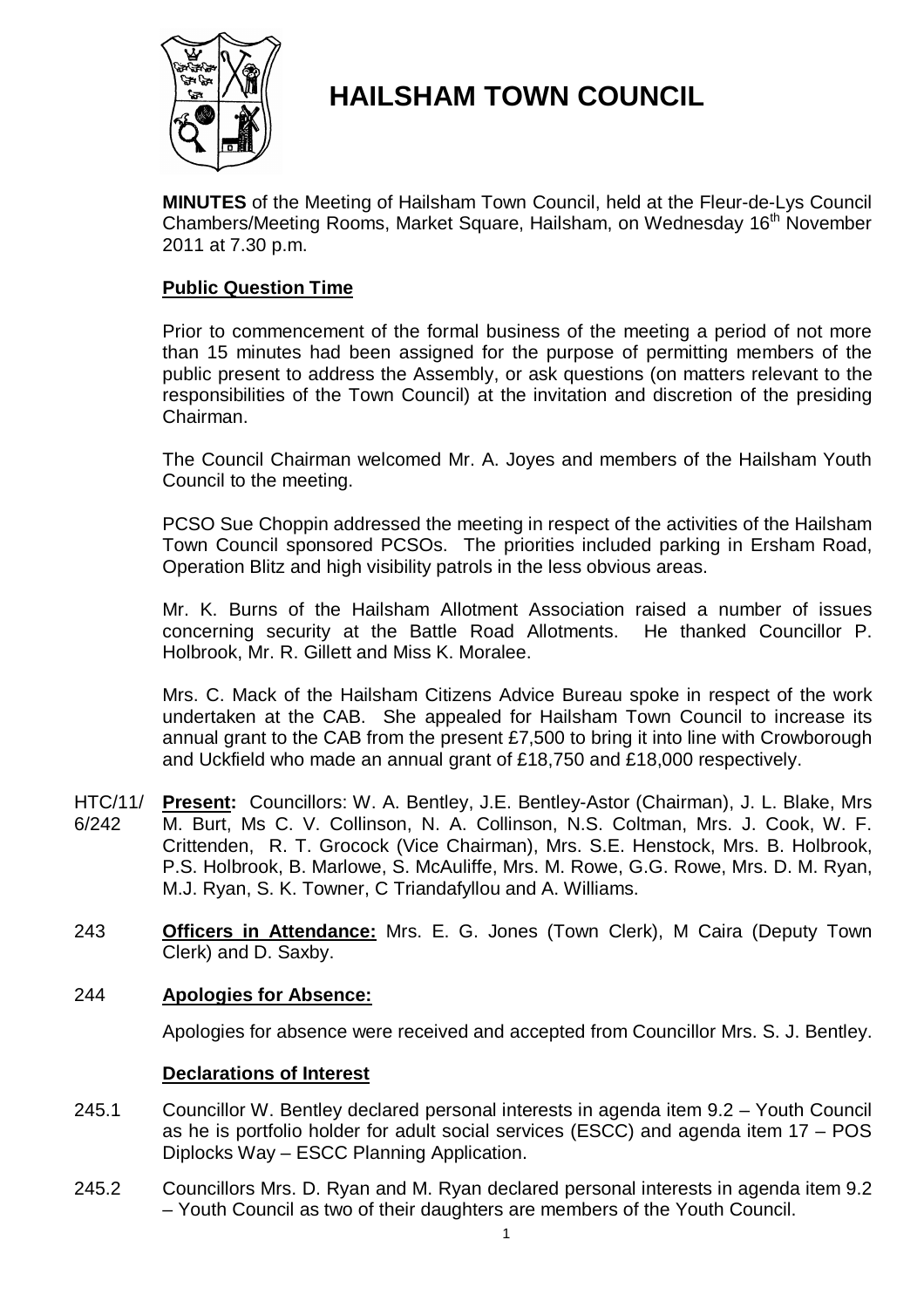- 245.3 Councillor S. Towner declared a personal interest in agenda item 10 – Proposed Skate Park: Maurice Thornton Playing Field as he is Chair of the Town Farm Residents Association.
- 245.4 Councillors J. Blake, N. Collinson, N. Coltman, B. Marlowe and S. Towner declared personal interests in agenda item 13 – Public Conveniences (Vicarage Field).as they are members of Wealden District Council

### **Confirmation of Previous Minutes**

246 **RESOLVED** that the Minutes and Reports of the meeting of the Hailsham Town Council (Ref: HTC/11/5/221-241) held on  $12<sup>th</sup>$  October 2011, as printed and circulated, may be taken as read, confirmed as a correct record, and signed by the Chairman.

### **Matters Arising**

247 None.

# **Committee and Panel Reports**

248 **RESOLVED**, after consideration in accordance with Standing Order 18(e), to receive the following reports of Committees, to approve and adopt the recommendations contained therein and the actions taken as reported therein**.**

> **A.** Planning and Development Committee (meetings held 18<sup>th</sup> October and 8<sup>th</sup> November 2011)

**B.** Finance and Budget Oversight Committee (meeting held 9<sup>th</sup> November 2011)

**C.** Staff Administrative Panel (extra-ordinary meeting held 7<sup>th</sup> November 2011)

**D.** Hailsham in Bloom Committee (meeting held 31<sup>st</sup> October 2011)

# **Community Policing**

#### 249 **Priorities**

**RESOLVED** to note the report as circulated with the agenda and as Appendix HTC/11/6/249A to these minutes.

### **Police Community Support Officers – Partnership Agreement with Sussex Police Authority**

250.1 The Council Chairman introduced this agenda item. He said that Crowborough is a town with a similar population to Hailsham and the Crowborough Town Council sponsor only one PCSO.

> A majority of Members were of the opinion that Hailsham Town Council should from 2012, sponsor only one PCSO

250.2 **RESOLVED** that Councillors A. Williams and W. Bentley (oversight councillors for community policing) and all group leaders enter into negotiations with Sussex Police to reach an agreement in principle on the sponsorship of one PCSO from 2012; and that a progress report is made to the Council meeting in December 2011.

### **Development and Business Plan for Hailsham**

251.1 Members received and noted a report from Councillor A. Williams as appended to these minutes as Appendix HTC/11/6/251A.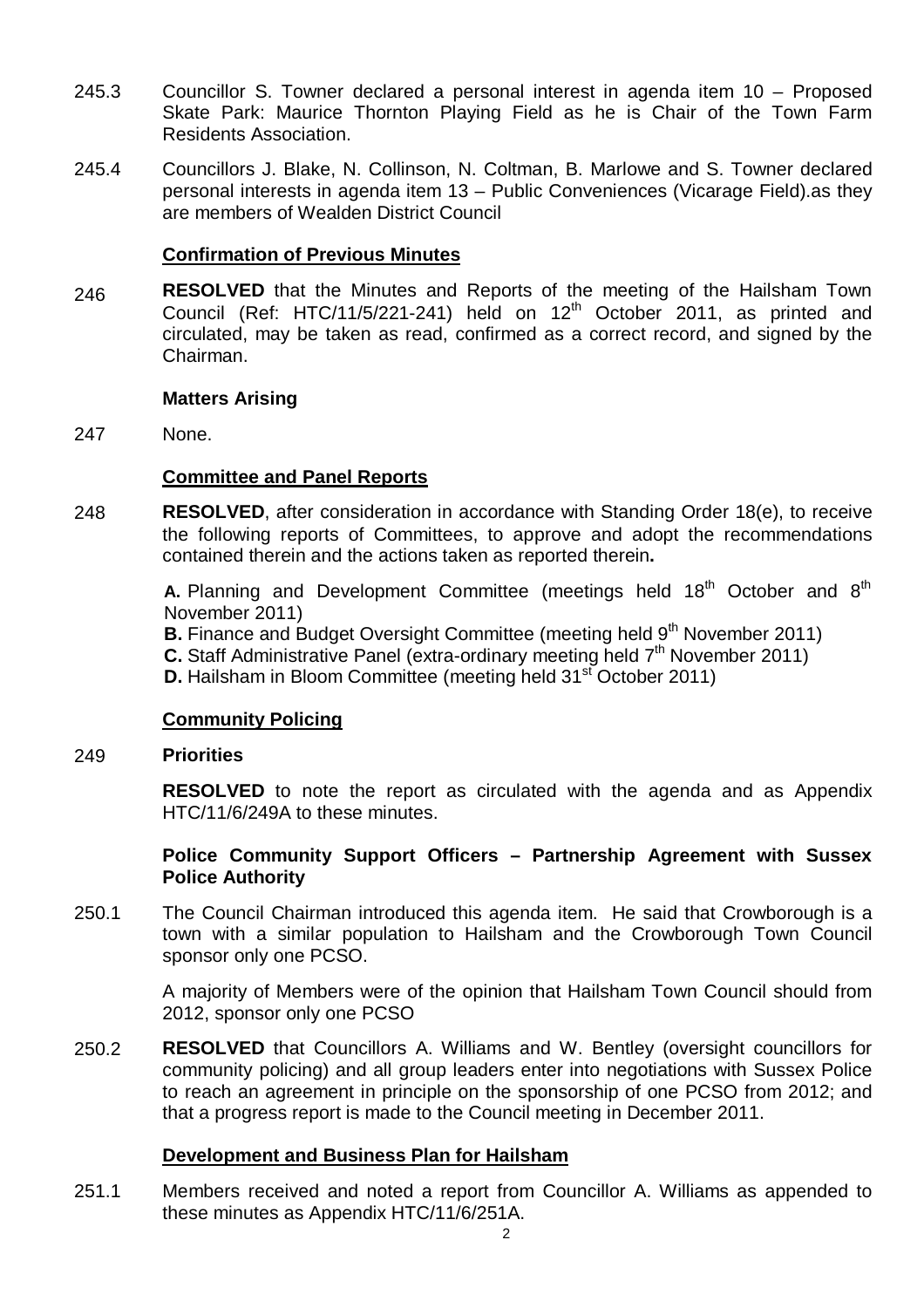251.2 **RESOLVED** to establish a committee comprising Councillors Mrs. S. J. Bentley, J. Bentley-Astor, J. Blake, N. Collinson, N. Coltman, R. Grocock and Mrs. M. Rowe to prepare a draft Development and Business Plan for Hailsham for the next four years and beyond, and report to the Council meeting by March 2012.

> *CLERK'S NOTE: Following this meeting Cllr. A. Williams, Leader of the Conservative Group, advised the following permanent substitutions:-*

- *a) Cllr. A. Williams will replace Cllr. R. Grocock*
- *b) Cllr. W. Bentley will replace Cllr. N. Collinson*

### **Hailsham Business Enterprise Manager**

- 252.1 Members received and noted a report from Councillor A. Williams as appended to these minutes as Appendix HTC/11/6/252A.
- 252.2 **RESOLVED to agree in principal** to appoint a Hailsham Enterprise Manager to further the objectives of the Council and implement a strategy working in conjunction with Council and Oversight Councillors for the revitalisation of Hailsham. Subject to confirmation of the Job Description, Salary and other employment terms and conditions being agreed at the Council meeting in December 2011; as set out in the report circulated with the agenda and as Appendix HTC/11/6/252A to these minutes; and that the post is advertised internally in the first instance.

### **Accounts and Audit**

### **Precept 2012-2013**

253.1 Councillor Coltman presented an overview of the proposed precept for 2012-13. He said that the draft budget represented an increase in the Precept of 2.13%.

> Much discussion ensued, in particular in respect of the request from the Citizens Advice Bureau for an increase in their grant.

> Councillor W. Bentley declared a prejudicial interest as he an East Sussex County Councillor with an interest in Children's Services.

253.2 **RESOLVED** to finalise the budget and precept for 2012/13 at the Council meeting in January 2012 following clarification on the Tax Base from Wealden District Council and a decision on the sponsorship of PCSO's.

### **Letter of Thanks**

254 **RESOLVED** to note a letter of thanks from David Dyer, author of "The Heroes of Hailsham" for the grant towards the printing and publishing of the book.

### **4 Market Square**

255 **RESOLVED** to note that the current tenant, Crossroads Care, had given notice that it will be vacating 4 Market Square and not renewing the lease.

### **Hailsham Youth**

### **Youth Co-ordinators Report**

256 **RESOLVED** to note the report given by Andy Joyes, the Youth Co-ordinator.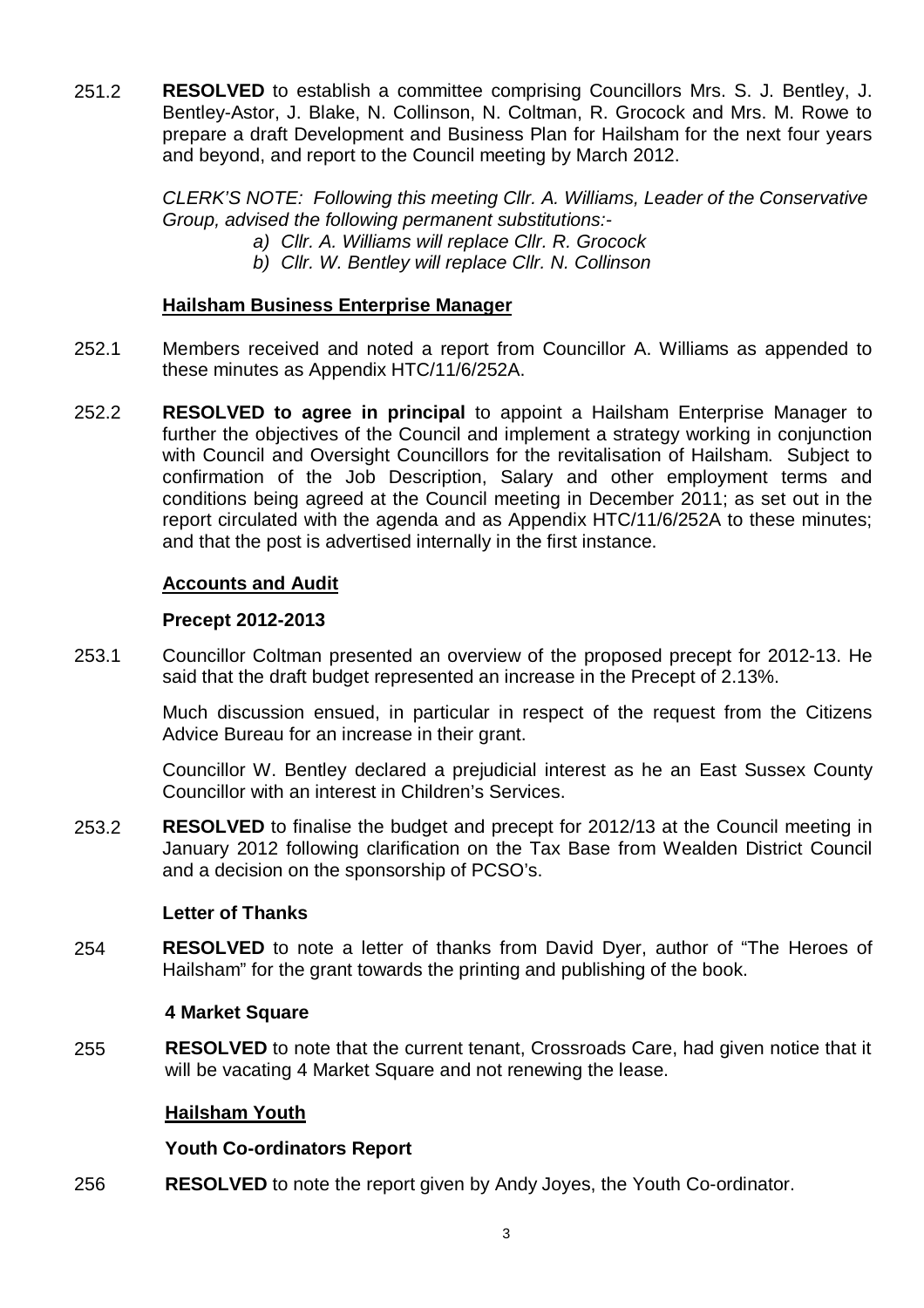# **Youth Council**

257.1 The Youth Council had submitted a request for the Town Council to allocate an area of land at the Recreation Ground for adult gym equipment as presented in the report circulated with the agenda and as Appendix HTC/11/6/257A to these minutes.

The Council Chairman commended the Youth Council for taking on this task.

#### 257.2 **RESOLVED** to

- (a) agree to the request received from the Youth Council to allocate an area of land at the Recreation Ground for adult gym equipment as presented in the report circulated with the agenda and as Appendix HTC/11/6/257A to these minutes, and
- (b) The Town Clerk and Works Supervisor to consider and recommend the best area for locating the equipment.

### **Proposed Skate Park : Maurice Thornton Playing Field**

258.1 The Deputy Town Clerk, Mickey Caira, reported on the current status of the project.

#### 258.2 **RESOLVED** to:

- a) note the progress of the skate park development
- b) approve the proposal to apply for planning permission to ensure that a suitable facility is provided, and
- c) approve that Hailsham Town Council will adopt the skate park upon completion.
- 258.3 Councillors, Blake, Coltman and Towner abstained from voting.

### **St. Mary's Church Floodlighting**

259 **RESOLVED** to adopt the report and recommendations contained therein as circulated with the agenda, in respect of commissioning essential repairs to the floodlights and as Appendix HTC/11/6/259A to these minutes.

### **Removal of Tree – Blackman's Yard**

260.1 Members discussed the officer's report circulated with the agenda and as Appendix HTC/11/6/260A to these minutes.

> On being put to the vote the recommendation to remove the tree was tied at 10 votes each.

The Council Chairman cast his vote against the removal of the tree.

260.2 **RESOLVED** not to remove the tree in Blackman's Yard.

### **Public Conveniences (Vicarage Field)**

- 261 Members agreed to accept the draft Heads of Lease Terms as circulated with the agenda as Appendix HTC/11/6/261A to these minutes, subject to the Town Clerk requesting Wealden District Council to consider including the following clauses:
	- a) insert an option to renew the lease
	- b) insert an option for Hailsham Town Council to surrender the lease, and
	- c) add a Clause stating that if Wealden District Council take back the land for redevelopment after 10 years, a commitment is given to the provision in the town for public conveniences.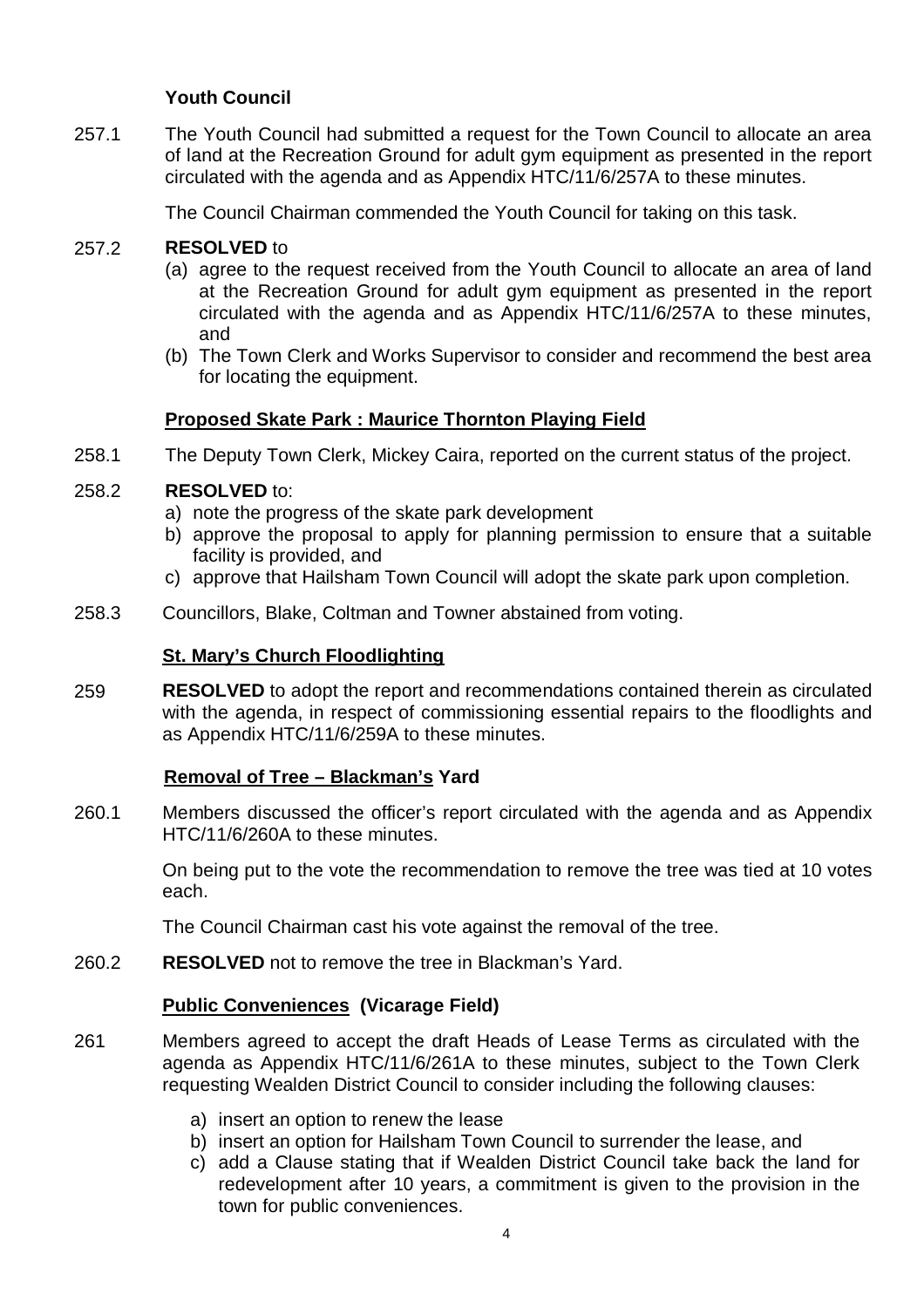**RESOLVED** that if these clauses are accepted the Council Chairman and Town Clerk be given delegated authority to sign the agreement with Wealden District Council, and that the start date is  $1<sup>st</sup>$  April 2012.

# **Bomber Command**

262 The Town Clerk reported that as a starting point to gain for the installation of a memorial bench at Beachy Head it was necessary to get approval from the Woodland and Downland Manager at Eastbourne Borough Council. Unfortunately he is currently on leave so no progress has been made at present.

# **Rural Broadband**

#### 263 **RESOLVED** to:

- a) note an invitation for two representatives of Hailsham Town Council to attend the East Sussex Parish and Town Council Broadband Conference to be held on Thursday 1<sup>st</sup> December 2011 at Uckfield Civic Centre, and
- b) Councillors Ms C. Collinson and C. Triandafyllou attend.

### **Council Representatives to Local Voluntary and Community Organisations**

264 **RESOLVED** to note the report from Councillor Grocock on Age Concern as circulated with the agenda and as Appendix HTC/11/6/264A to these minutes.

### **Public Open Space at Diplocks Way**

- 265.1 Councillor W. Bentley left the meeting for the duration of this agenda item.
- 265.2 A copy of an email communication from Council's Solicitors had been circulated with the agenda. The Solicitor requested confirmation that : -

a) the Council is agreeable in principle to entering into a Section 106 Agreement, and

b) the Council wishes the Solicitor to insist on payment of all legal fees, including for the Option Agreement which H. Ripley requested but did not complete, by H. Ripley & Co.

The Town Clerk drew member attention to the paragraph in the email that stated that, in relation to the Section 106 Agreement,

"the County Council have advised that they will need the purchase money to be paid to the them as Planning Authority, and the County Council would then pass those payments on to the Town Council for use for specific purposes."

Members noted that this was a legal requirement and accepted the arrangement.

#### 265.3 **RESOLVED** to approve that the Council's Solicitor be advised that :

a) the Council is agreeable in principle to entering into a Section 106 Agreement, and

b) the Council wishes the Solicitor to insist on payment of all legal fees, including for the Option Agreement which H. Ripley requested but did not complete, by H. Ripley & Co.

# **Town Mayor's Report**

266 The Chairman reminded members about the Yuletide Event on the 10<sup>th</sup> December 2011, and thanked Councillor Mrs. D. Ryan for taking on the organisation of the event.